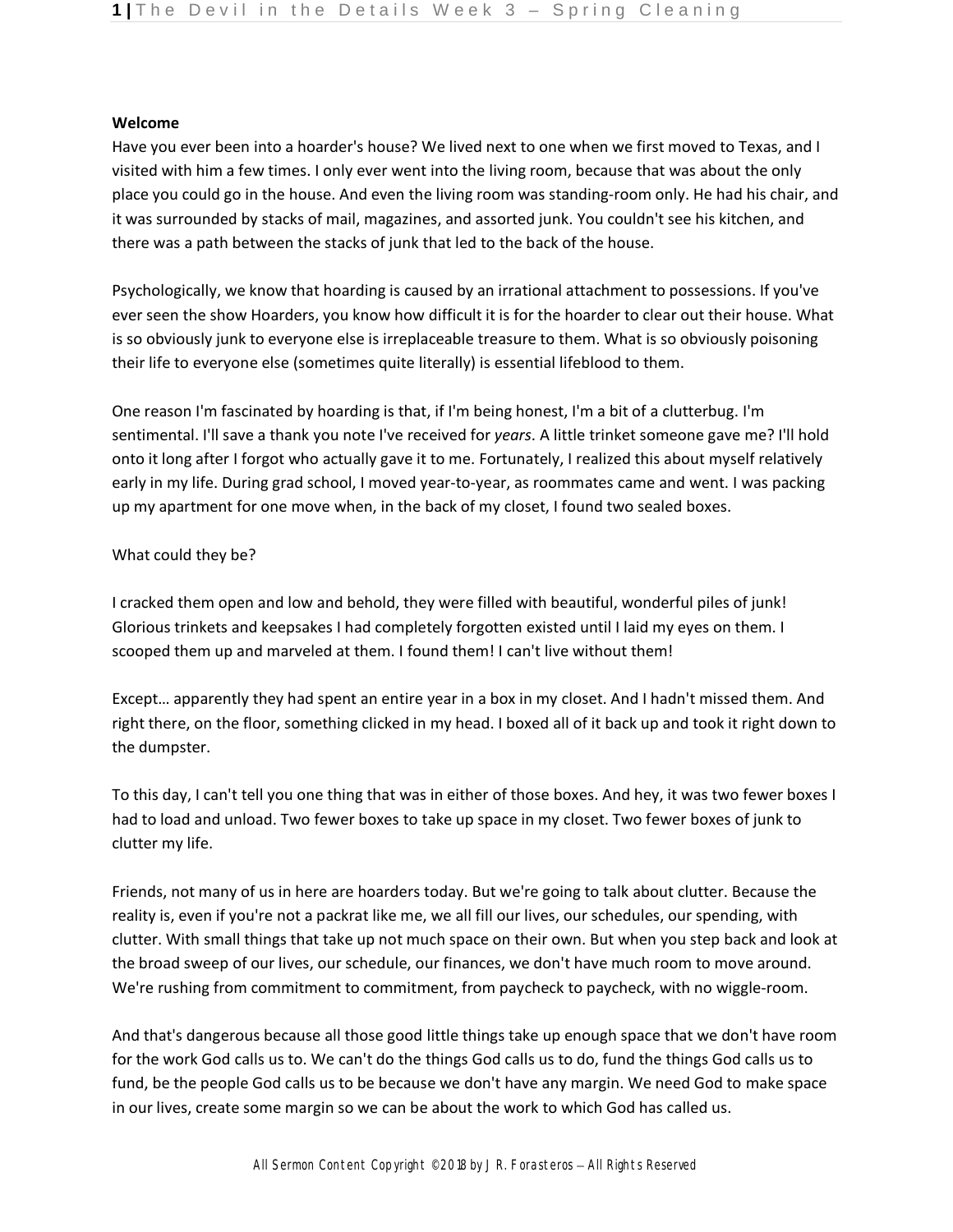### **Message**

We're in the season of Lent, when the Church gets serious about preparing ourselves to the work God calls us to in the world. We prepare by fasting, praying and practicing generosity - these practices help us to identify sin in our lives so we can repent of it and turn to God for healing and restoration.

Our Lent series this year is called The Devil in the Details. We're reading stories of Jesus' journey toward the cross, stories in which - more often than not - the Devil shows up. Reading these texts helps us to find the everyday ways we are distracted from God's calling.

[Scripture Slide] This week, we'll be in John 2. This is one text that doesn't feature the devil, but you won't even miss him. Because this is the Cleansing of the Temple, or as some scholars call it, Jesus' Temple Tantrum. As you're turning there, a little background:

In John's Gospel, this is like the second thing Jesus does. He's called his disciples and done one miracle turned water into wine. And then he comes to the Temple and cleanses it. Basically right away.

It was nearly time for the Jewish Passover celebration, so Jesus went to Jerusalem. In the Temple area he saw merchants selling cattle, sheep, and doves for sacrifices; he also saw dealers at tables exchanging foreign money. Jesus made a whip from some ropes and chased them all out of the Temple. He drove out the sheep and cattle, scattered the money changers' coins over the floor, and turned over their tables. Then, going over to the people who sold doves, he told them, "Get these things out of here. Stop turning my Father's house into a marketplace!" Then his disciples remembered this prophecy from the Scriptures: "Passion for God's house will consume me."

We have an image of Jesus cleansing the Temple that is pretty disturbing if you think about it. We picture Jesus sort of casually strolling into the Temple and catching sight of all these merchants selling animals. They're cheating the poor, counting stacks of gold coins, laughing manically and twirling their moustaches evilly. Jesus hulks out, rips off his shirt and, like an ancient Schwarzenegger, starts flipping tables, punching evil merchants and throwing goats out of the Temple. And none of his disciples are freaked out by this at all.

If this strikes you as very out of character for Jesus, you're right! And a big red flag that this reading isn't maybe totally accurate is that it's used by Christians whenever we pop off at someone. As long as we can claim our anger is righteous, we can point at SchwartzenChrist to justify whatever we do to the objects of our anger.

But if you want a big clue that we're reading the story wrong, look at how the Jewish leaders respond to Jesus:

But the Jewish leaders demanded, "What are you doing? If God gave you authority to do this, show us a miraculous sign to prove it."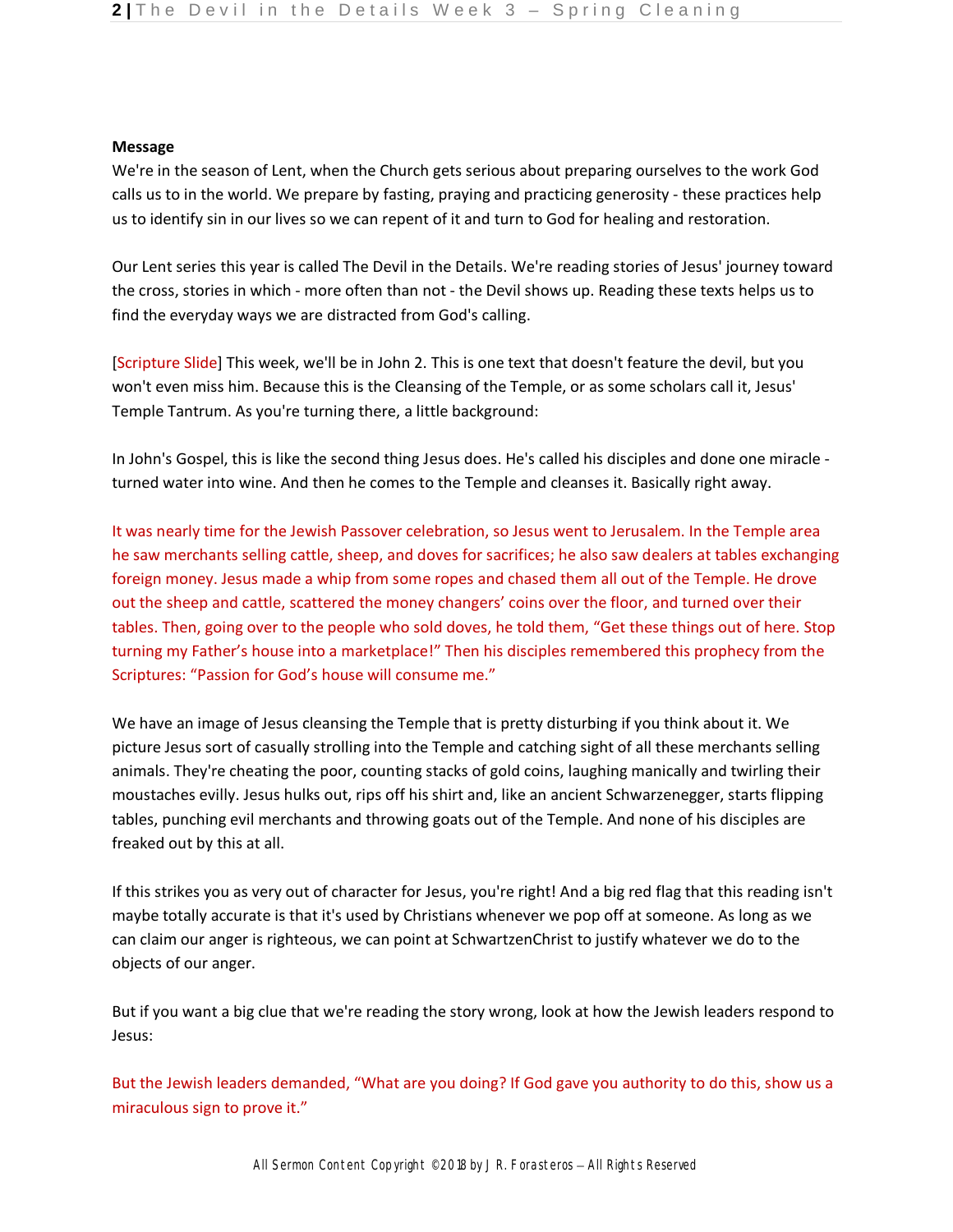Everyone is just curious about what he's doing. Jesus isn't arrested or thrown out of the Temple. They all just want to *talk*. More specifically, they want to know if he has the authority to do what he's doing.

## *So what is he doing*?

That's the million dollar question. The traditional answer has been that Jesus is protesting the injustice happening in the Temple - that all these money changers and people selling animals are ripping off the poor, that they all need to go. But that's not exactly true for a couple of reasons.

First, this is Passover. It's the biggest Jewish holiday, and it's centered at the Temple, for the sacrifice of the Passover Lamb. Jews from all over *the world* travelled to Jerusalem to worship at Passover. There were *thousands* of people in the Temple courtyard every day.

This courtyard, by the way, was the Court of the Gentiles. The Temple was where God's physical presence lived on Earth, and the closer you got to the center - the holiest place, where God lived, the fewer people could go there. So in the very center, only the high priest could go, and only once a year on another holiday called the Day of Atonement. The inside of the Temple proper was only accessible to priests. The first outside court was the Court of Men (yup, only Jewish men). Then came the Court of Women (for Jewish women). And finally, the last space was called the Court of the Gentiles. It was for anyone who wasn't a Jew.

If you weren't a descendant of Abraham, this was as close to the God who created you as you could get. And it was *huge* - picture a space that would hold nearly two football fields.

So picture that big a space *packed* with Jews from all over the world. Passover required them to give sacrifices that were pure, unblemished, uninjured. The only way for these pilgrims to do that was to buy animals in Jerusalem.

*And* just like when we travel internationally, they had to exchange money. The Temple had its own money. But of course that money had to be exchanged. Both the selling of animals and the exchanging of the money *had* to happen if the Passover sacrifices were to be observed. They were a good, regular part of the Jewish worship celebration.

Was some injustice happening? Sure, probably. In a crowd of *thousands* upon *thousands*, it almost certainly was. But as a rule, the selling of animals and the changing of money was just business as usual.

Here's why all of that is so fascinating: given the massive size of the Court of the Gentiles, the number of pilgrims and the very mild reaction of the authorities to Jesus' actions, it doesn't seem that Jesus actually cleared out the whole Court of Gentiles. There's basically no way he could have. And it doesn't seem like that was his intention.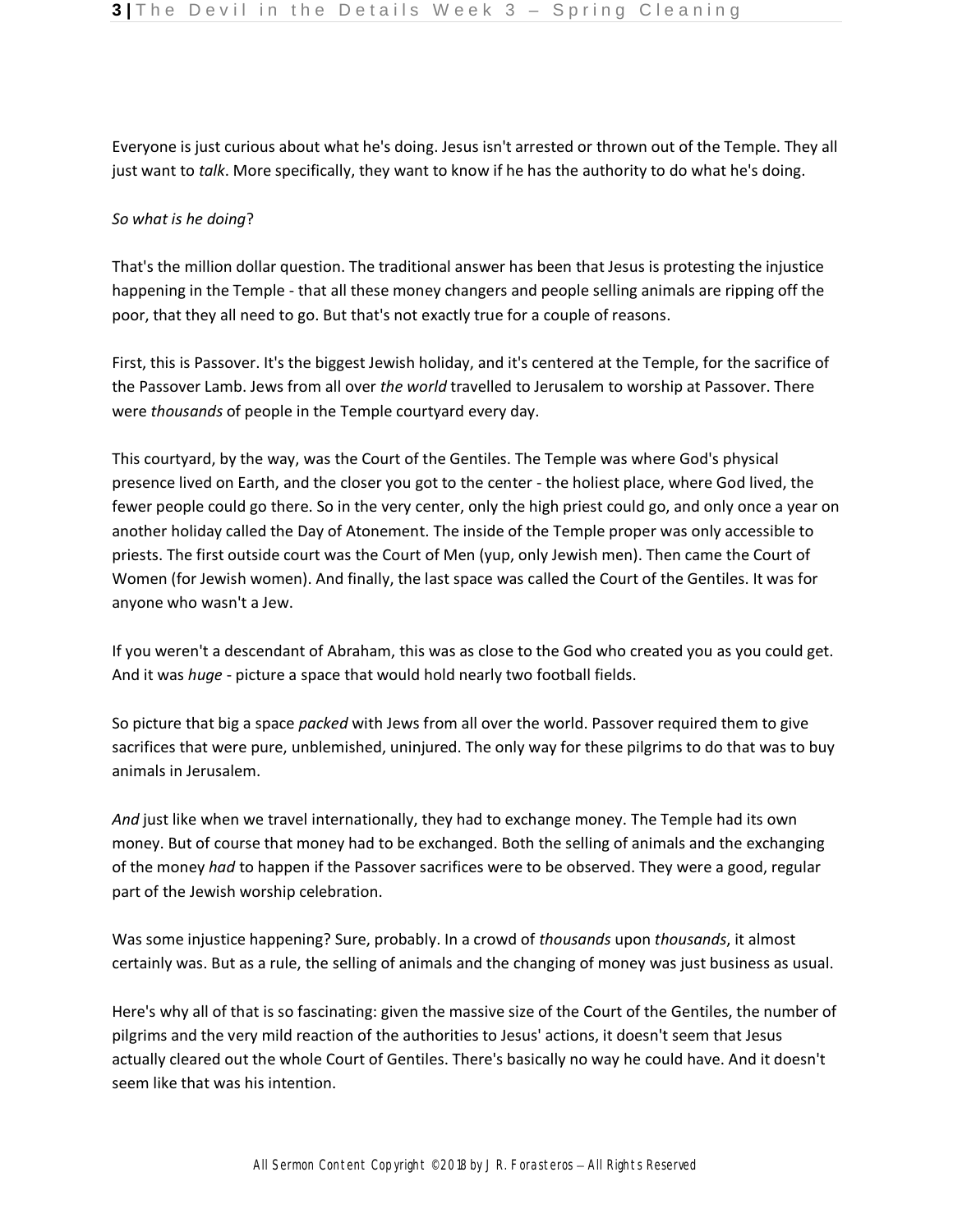Jesus wasn't protesting the specific behaviors in the Court of the Gentiles. He was protesting the very establishment of the Temple itself. He was acting out God's judgment on the current state of things. He was acting out a coming destruction of the Temple.

The religious leaders got it. They didn't respond to him like he was a ruffian throwing a tantrum or a dangerous vandal. They responded to him like he was a self-proclaimed prophet. When they said, "If God gave you the authority to do this, give us a sign," they were following what the Bible said to do with prophets. Moses' Law says if a prophet makes a proclamation, to ask for a sign. And then if the sign comes true, believe the prophet because he's from God. If not, you actually are supposed to stone him to death. So high stakes.

The religious leaders saw Jesus' actions, understood he was offering a prophetic judgment, and did what they were supposed to do. They asked for a sign. Jesus responded in a typically cryptic way:

"All right," Jesus replied. "Destroy this temple, and in three days I will raise it up."

"What!" they exclaimed. "It has taken forty-six years to build this Temple, and you can rebuild it in three days?"

But when Jesus said "this temple," he meant his own body. After he was raised from the dead, his disciples remembered he had said this, and they believed both the Scriptures and what Jesus had said. -- John 2:13-22

Jesus points to his own resurrection as the sign that this old way of being religious is on its way out (we'll come back to that). But I want to push on how we know the Temple religion was ineffective.

The Temple points back to the Tabernacle, which was the tent God told Moses to build so God could live among the people of Israel. Essentially, the Tabernacle made it safe for God to live on Earth among us, rather than staying up in Heaven or on a Mountain (if you remember Debbie's message from the end of Epiphany).

But the ultimate goal of the Law and the Tabernacle and the Temple wasn't just so God could live among the Jews. It was so the Jews, these sons and daughters of Abraham, could fulfill God's promise to Abraham - that God would use them to bless the whole world. That's why, when God gave Israel the Law through Moses, God said, "I will make you a kingdom of priests." The ultimate goal was that the whole world would come to know God through Israel.

But now look at the Temple in Jesus' day: There's one spot in the whole world where these Gentiles can come get close to this God. It's the Court of the Gentiles. That's it. If you're one of God's people, then your calling, your mission, your ultimate goal, is to live in such a way that you are a beacon, a lighthouse, shining the light of God's love into the world such that these Gentiles are drawn like moths to the light, closer and closer and closer until they come to this court of Gentiles.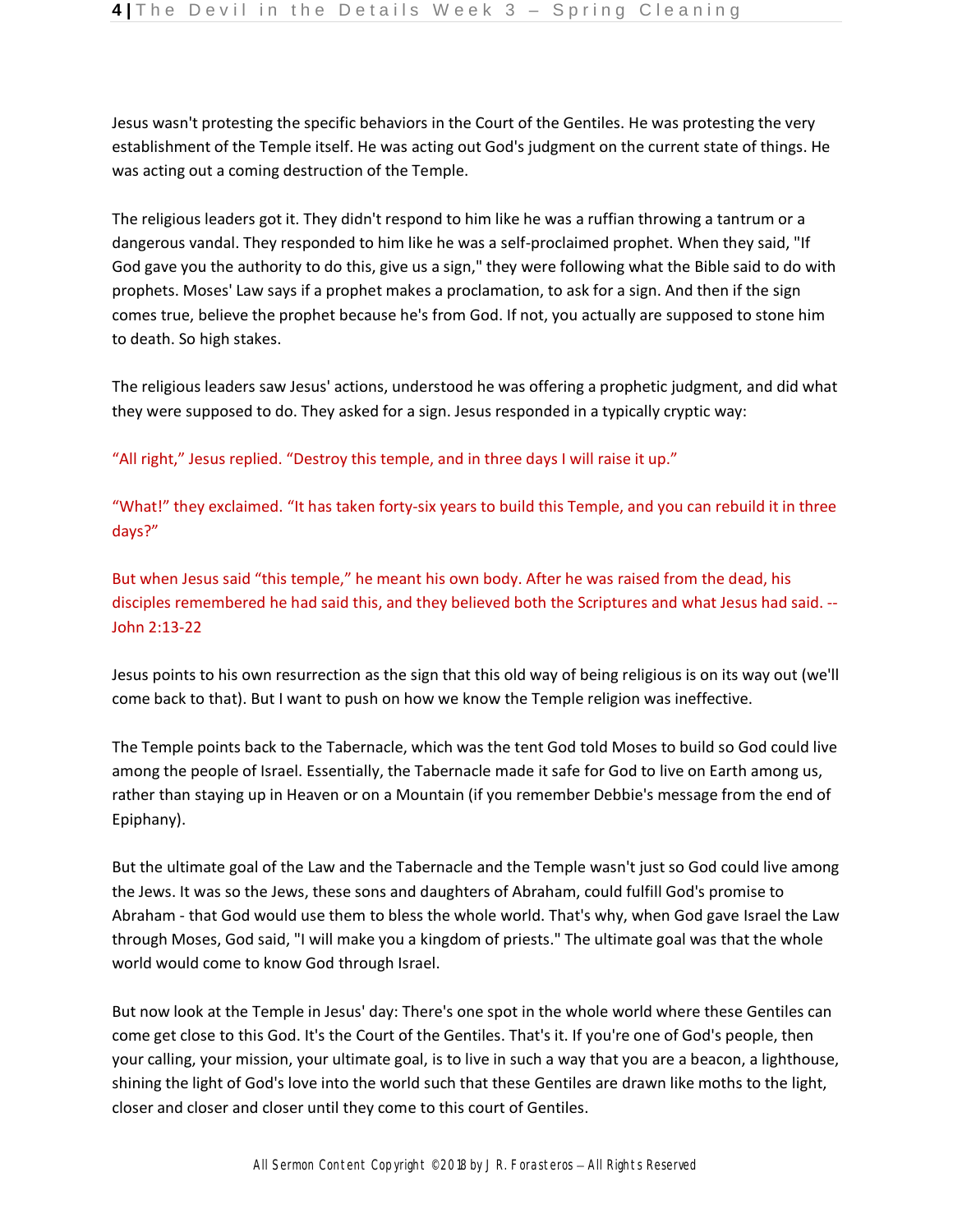But Israel had forgotten that calling. And their religion became about themselves, rather than about the world they had been called to bless. How do we know? Because they filled up the Court of the Gentiles with good things - money changing and selling sacrificial animals. But it was filled up nonetheless. God forbid any Gentiles actually come to worship this God - they'd have nowhere to be.

Jesus comes to clean away the clutter. To drive out all this good religious stuff because while it might be good, it doesn't belong *here*. And it's actually getting in the way of the people's original calling.

Now, when we read this story, we all like to imagine we're standing behind Jesus, whips in hand, ready to rage against injustice just like him. But a fairer question would be to ask, "What does Jesus need to cleanse in ME?" Is it possible that, like the Jewish people, I've forgotten my first calling? Is it possible that I've cluttered my life with a bunch of *good* things that are nevertheless getting in the way of the life God wants for me?

Is it possible that I've filled my time with too many commitments to do the thing God asks of me? Is it possible I spend so much that I can't give to the things God invites me to?

Friends, it's easy to cut out the bad stuff. It's easy to say, "Oh I watch too much TV" or "I really should go out to eat less." Those things are true, and even then, we find it hard not to continue in those things. It's much harder to say no to the good things - drawing better boundaries at work, or with our kids' activities.

The word I'd like to introduce is Space. That's what was missing in the Court of the Gentiles - there was no space for Israel to be who God had called them to be. So Jesus had to come in and make space (which, by the way, he did by doing more than just clearing out some standing room in the Court of Gentiles. As God, he burst forth from the temple so all us Gentiles could do more than just stand near him - we could be wrapped up into his loving embrace, share fully in the life and calling of his people!).

How much margin do you have in your schedule? What about in your finances?

If you're anything like me, you probably live at 100%. You're going all the time, always on, always moving, scheduled from the time you get up to the time you fall into bed. Or you're living paycheck-topaycheck, hoping you have some money left at the end of the month.

I don't have to tell you how stressful that is. You live it. You know it.

What you may not have thought about is that when we live without margin, we're also trapped. We're not free to be who God calls us to be. We're not free to act as God invites us to act. We're not free to invest where God calls us to invest.

<Social Media and Sabbatical>